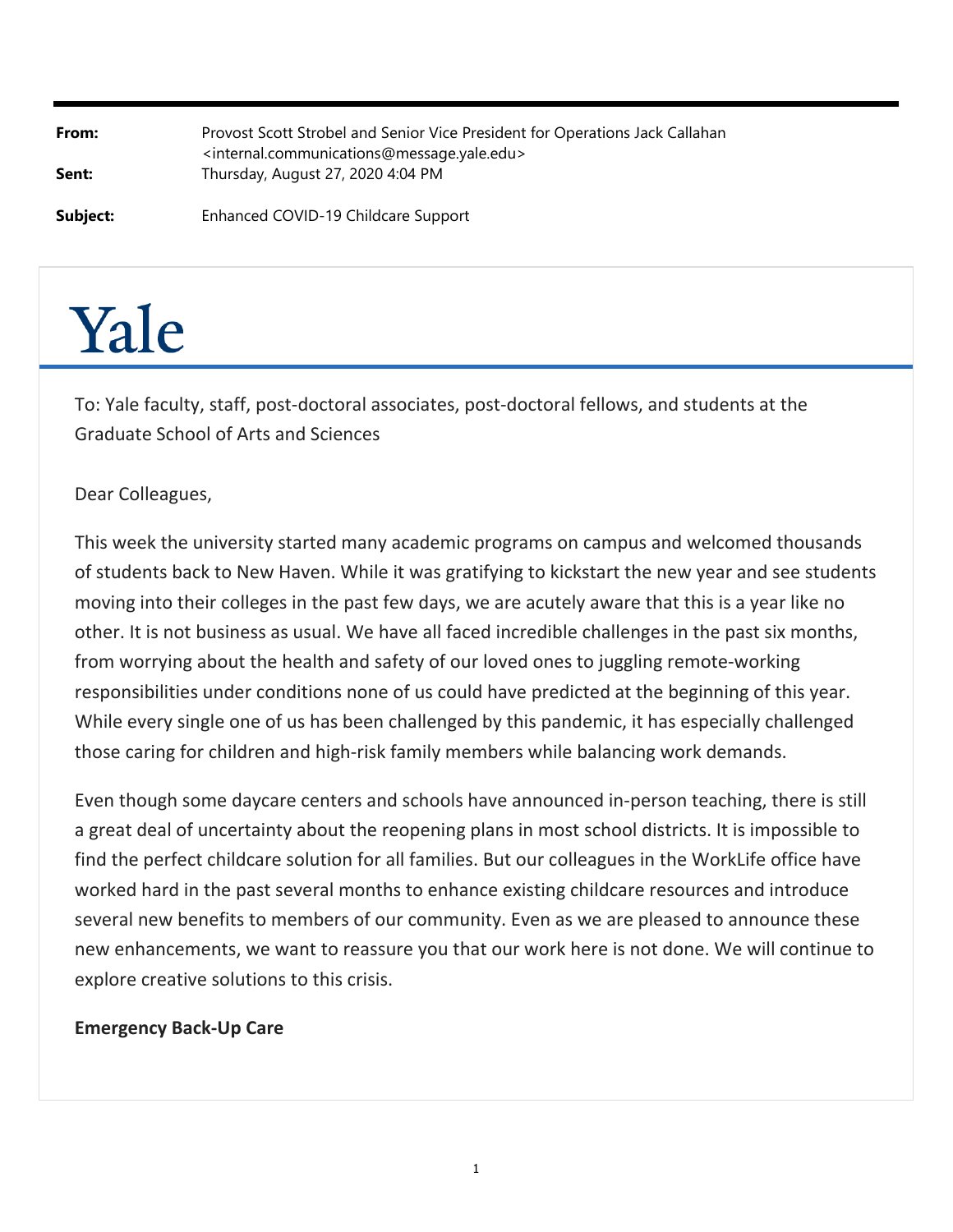As you may recall, in response to the COVID‐19 pandemic, in early June we announced enhancements to our childcare resources and offerings. As a result, all benefits-eligible faculty, managerial and professional staff, post‐doctoral associates, clerical and technical, and service and maintenance employees can use up to a total of 20 emergency back‐up care days through December 31, 2020. A unique feature of the current Crisis Care Assist emergency backup-care program is that it offers the additional option to secure care from within your own personal network and receive a reimbursement of \$100 per day. Since the program's expansion, many members of our community have used this benefit to offset costs associated with the closure of daycare centers and schools. We are pleased to announce further expansions below.

### **New Childcare Resources**

- **Increased Access to In-Home Family Daycare Providers:** Yale is finalizing a new relationship with All Our Kin, a non-profit organization that trains, supports, and sustains family childcare educators. This partnership will provide Yale families increased access to licensed family daycare homes in the greater New Haven area.
- **Emergency Back‐Up Care for Students in the Graduate School of Arts and Sciences:** Starting October 1, all GSAS students will qualify for a total of 20 emergency back‐up care days through the Bright Horizons Family Solutions Company through September 30, 2021, including Crisis Care days through December 31, 2020.
- **Emergency Back‐Up Care for Post‐Doctoral Fellows:** Starting September 1, all post‐ doctoral fellows will qualify for a total of 20 emergency back‐up care days through the Bright Horizons Family Solutions Company through December 31, 2020. They will also have access to enhanced family support systems through Bright Horizons.
- **Care for School‐Aged Children**: The Phyllis Bodel Center, one of Yale's affiliated childcare centers, will be providing onsite care for school‐aged children who are engaged in distance learning this year. For more information contact the Executive Director of the Bodel Center, Kyle Miller at 203-785-3829 or kyle.miller@yale.edu. A similar program is being considered by Bright Horizons at West Campus, another Yale‐affiliated childcare center. If you are interested in care opportunities for school‐aged children at Bright Horizons, please contact yalewestcampus@brighthorizons.com.
- **In-Person and Virtual Tutoring and Babysitting:** The university is now connecting Yale students who wish to work as in‐person or virtual tutors or babysitters with Yale families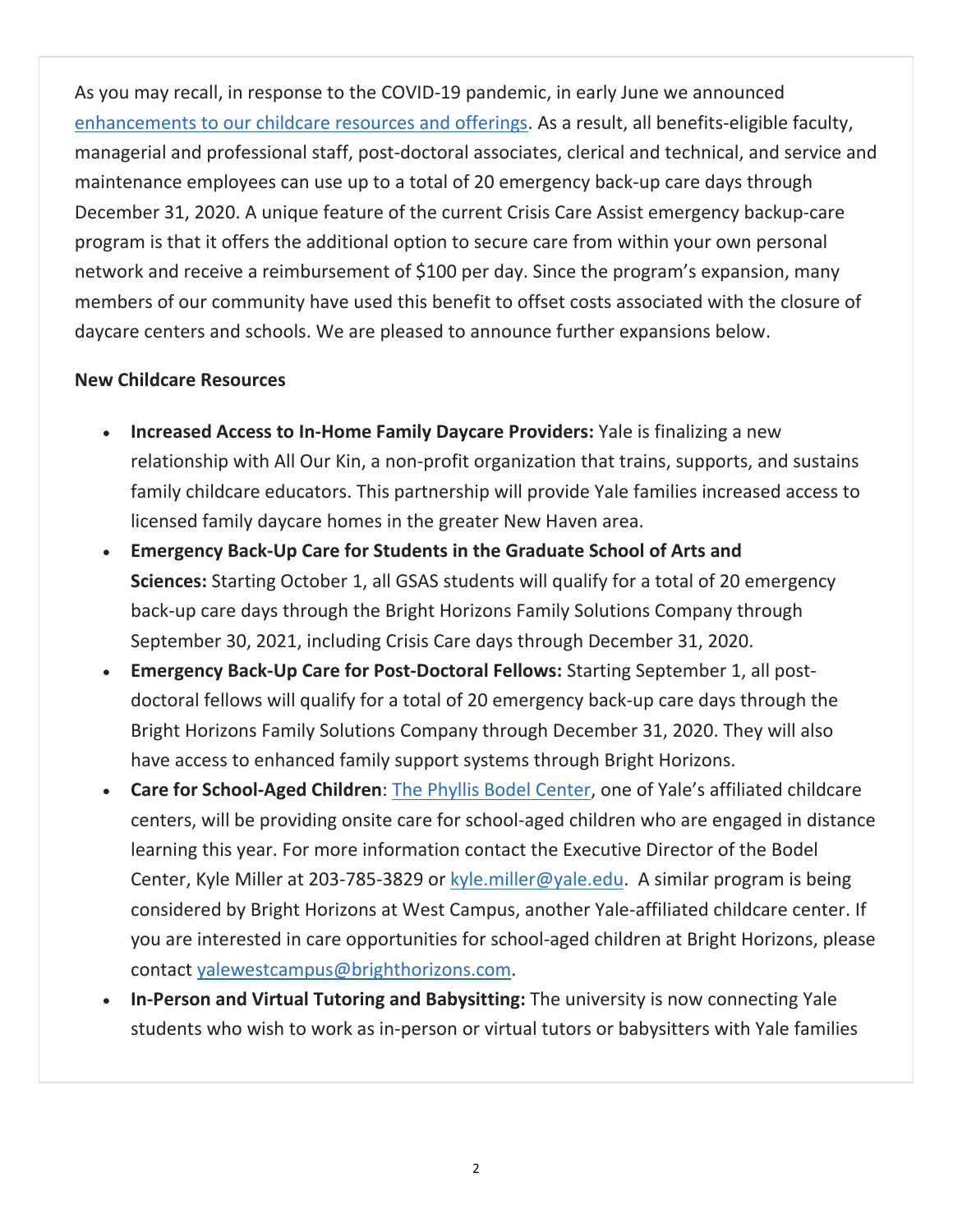that would find such support useful. To explore these options further, please log into the Yale Babysitting and Tutoring website.

- **Virtual Educational Tools:** The WorkLife office has created a web page titled *Educating Children at Home* that contains links to educational content created by Yale University galleries and the Peabody museum. This platform also connects Yale families with external educational tools targeting children of all ages.
- **OfficeAccord Virtual Parent Community:** The university is launching a new digital platform that permits all Yale parents to connect, communicate, and share resources with each other. The WorkLife office will also use this platform to announce childcare‐related news, workshops, and new resources. To create your own profile and explore this new digital community, visit the Yale OfficeAccord website.
- **Sick Time:** Starting immediately, managerial and professional staff can use their sick time for any child or eldercare needs through June 30, 2021. For employees covered by a collective bargaining agreement, the university will be discussing this benefit with their union leadership.

We ask for the continued support of deans, chairs, managers, and supervisors. Please provide flexible work arrangements that are operationally feasible for those members of the Yale community who are facing additional burdens as a result of childcare obligations**. In this unprecedented time of crisis, we must continue to be thoughtful, creative, and accommodating.**

Finally, thank you. Thank you for your unwavering commitment to your work. We have been awed and humbled by the ways in which this community has come together in the past few months. While there are many challenges still ahead of us, supporting you and your loved ones during this crisis remains a top priority.

Please visit the COVID‐19 Childcare Resources website for additional information about all of the enhancements mentioned in this email as well as the benefits announced in June.

With gratitude,

Scott Strobel Provost